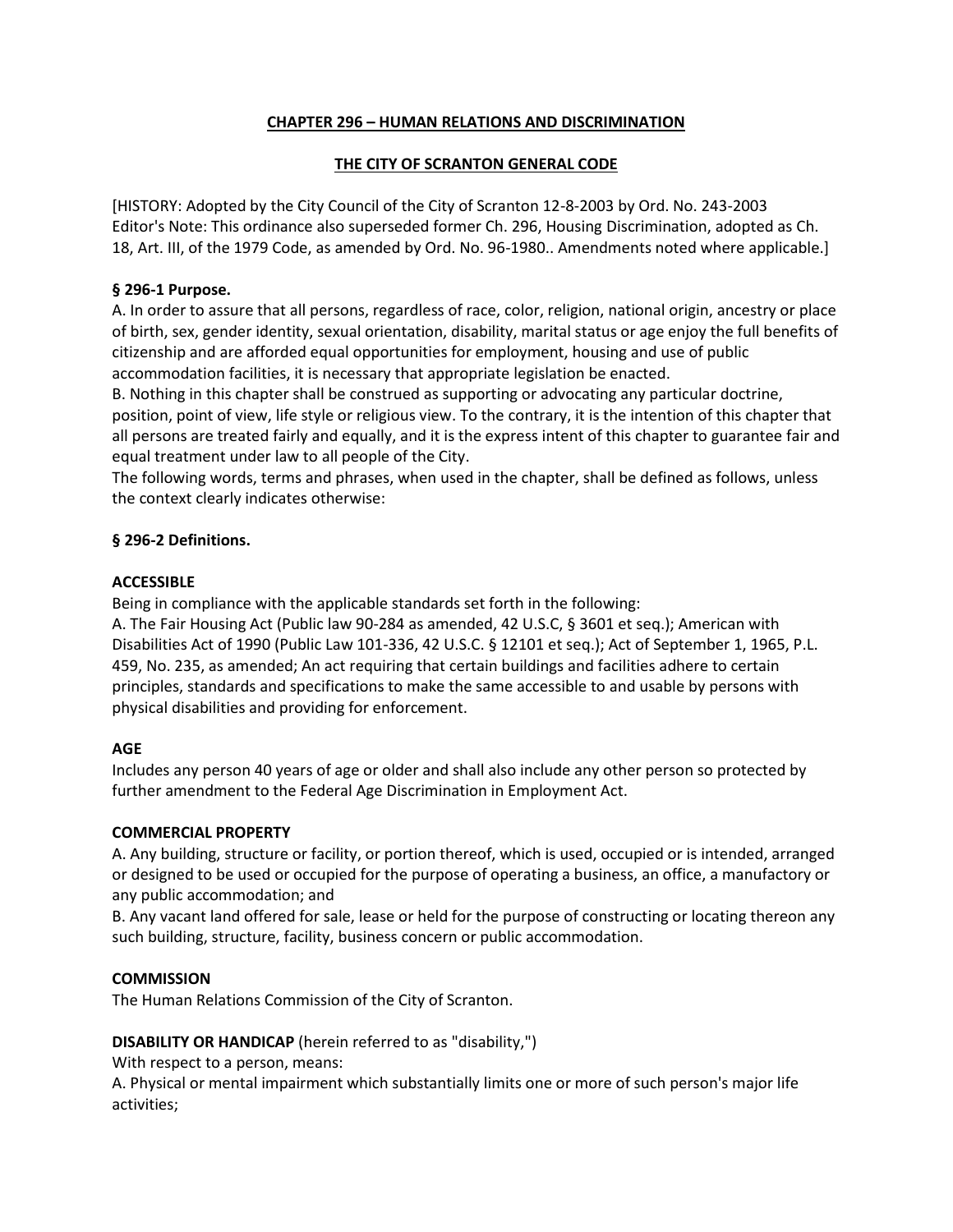# B. Record of such an impairment; or

C. Regarded as having such an impairment, but such term does not include current, illegal use of or addiction to a controlled substance, as defined in section 102 of the Controlled Substances Act (Public law 91-513, 21 U.S.C. § 802).

D. For employment, disability means a non-job-related disability which does not substantially interfere with the ability to perform the essential functions of the employment which a person with a disability applies for, is engaged in or has been engaged in. Uninsurability or increased cost of insurance under a group or employee insurance plan does not render a disability job related.

# **DISCRIMINATION**

Any exclusion, denial, intimidation, coercion, difference or segregation in treatment in hiring, referring for hire, promoting, training, in membership in employee or labor organizations, in the advertisement, sale, lease, rental, financing or zoning of housing, or in rendering service in places of public accommodation because of protected class based upon race, color, religion, national origin, ancestry or place of birth, sex, gender identity, sexual orientation, disability, marital status, familial status (in housing only) or age or because of the protected class of an individual with whom the person is known to have an association. For the purpose of this chapter, an employer's granting of benefits to married persons, as defined by the law of the Commonwealth of Pennsylvania, which are greater than those benefits granted to nonmarried persons shall not constitute unlawful discrimination under this chapter.

# **EMPLOYEE**

Does not include:

A. Any individuals who, as a part of the employment, reside in the personal residence of the employer; or

B. Any individual employed by said individual's parents, spouse or child;

C. Those employed by religious, fraternal, charitable or sectarian corporations or associations in the direct provision of services of the organization wherein membership is a bona fide occupational qualification, except such corporations or associations supported, in whole or part, by government appropriations.

# **EMPLOYER**

Any person who employs four or more employees, exclusive of the parents, spouse or children of such person, including the City of Scranton, its departments, boards, commissions and authorities, any other governmental agency within its jurisdiction, but excluding any religious, fraternal, charitable or sectarian organization which is not supported in whole or part by any City appropriation.

# **EMPLOYMENT AGENCY**

Includes any person regularly undertaking with or without compensation to procure opportunities to work or to procure, recruit, refer or to place employees.

# **FAIR HOUSING ACT**

Public Law 90-284, 42 U.S.C. § 3601 et seq.

FAMILIAL STATUS

A. One or more individuals who have not attained the age of 18 years being domiciled with:

(1) A parent or other person having legal custody of such individual or individuals; or

(2) The designee of such parent or other person having such custody, with the written permission of such parent or other person.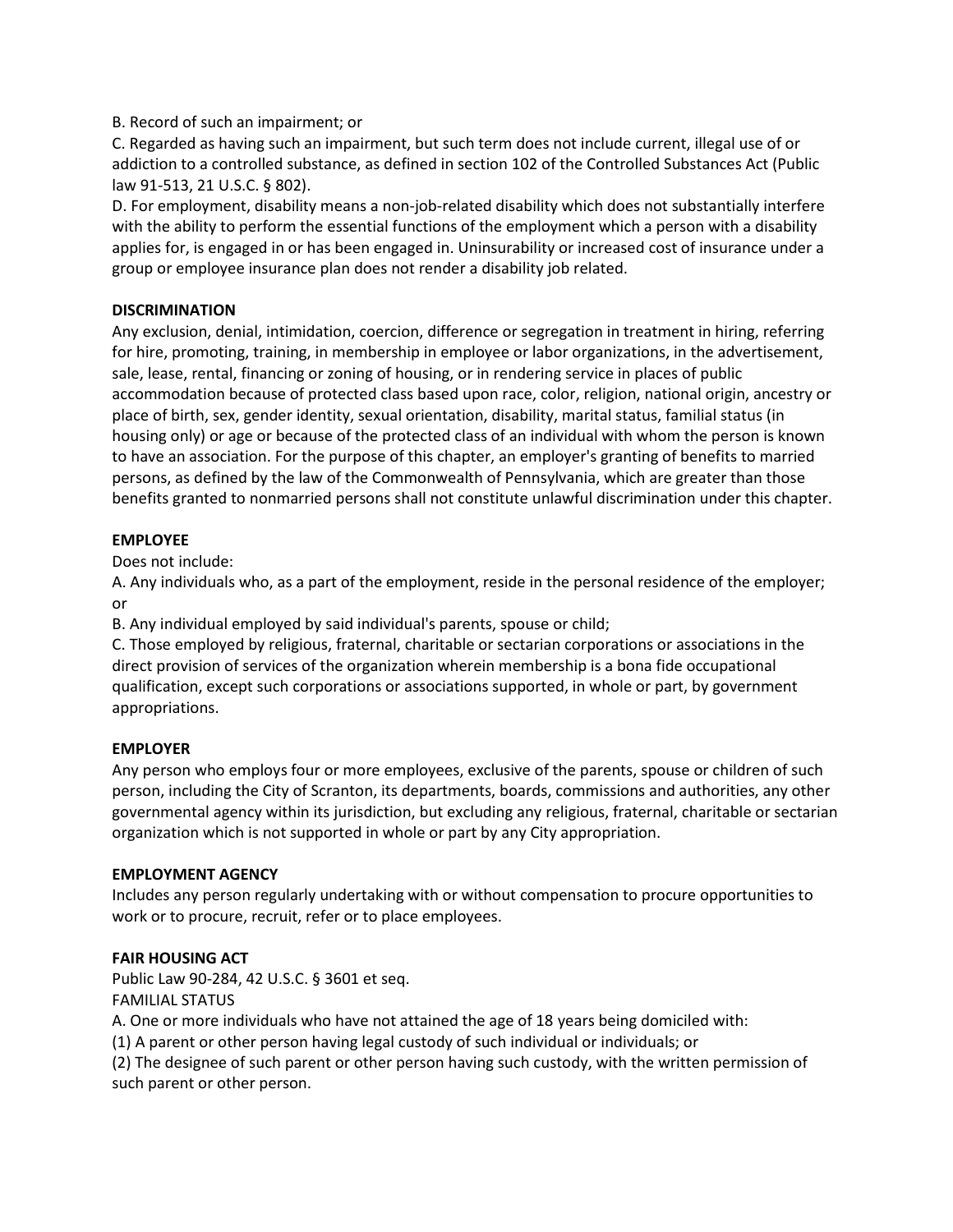B. The protections afforded against discrimination on the basis of familial status shall apply to any person who is pregnant or is in the process of securing legal custody of any individual who has not attained the age of 18 years.

# **GENDER IDENTITY**

Self-perception, or perception by others, as male or female, including a persons appearance, behavior or physical characteristics, that may be in accord with, or opposed to, ones physical anatomy, chromosomal sex or sex assigned at birth.

# **HOUSING ACCOMMODATIONS**

Include:

A. Any building, structure, mobile home site or facility, or portion thereof, which is used or occupied or is intended, arranged or designed to be used or occupied as the home residence or sleeping place of one or more individuals, groups or families whether or not living independently of each other; and B. Any vacant land offered for sale, lease or held for the purpose of constructing or locating thereon any such building, structure, mobile home site or facility. The term "housing accommodation" shall not include any personal residence offered for rent by the owner thereof.

# **HOUSING FOR OLDER PERSONS**

Housing:

A. Provided under any state or federal program that the Secretary of Housing and Urban Development determines is specifically designed and operated to assist elderly persons as defined in the state or federal program; or,

B. Is intended for, and solely occupied by, persons 62 years of age or older; or,

C. Is intended and operated for occupancy by at least one person 55 years of age or older per unit.

(1) In determining whether housing qualified as housing for older persons under this Subsection C, the Commissions requirements shall include but not be limited to the following:

(a) That at least 80% of the units are occupied by at least one person 55 years of age or older per unit; and

(b) The publication of, and adherence to, policies and procedures which demonstrate an intent by the owner or manager to provide housing for persons 55 years of age or older.

(2) Housing shall not fail to meet the requirements for housing for older persons by reason of unoccupied units, provided that such units are reserved for occupancy by persons who meet the age requirements of this subsection.

# **LABOR ORGANIZATION**

Includes any organization which exists for the purpose, in whole or in part, of collective bargaining or of dealing with employers concerning grievances, terms or conditions of employment or of other mutual aid or protection in relation to employment.

# **LENDING INSTITUTION**

Any bank, insurance company, savings and loan association or any other person or organization regularly engaged in the business of lending money or guaranteeing loans.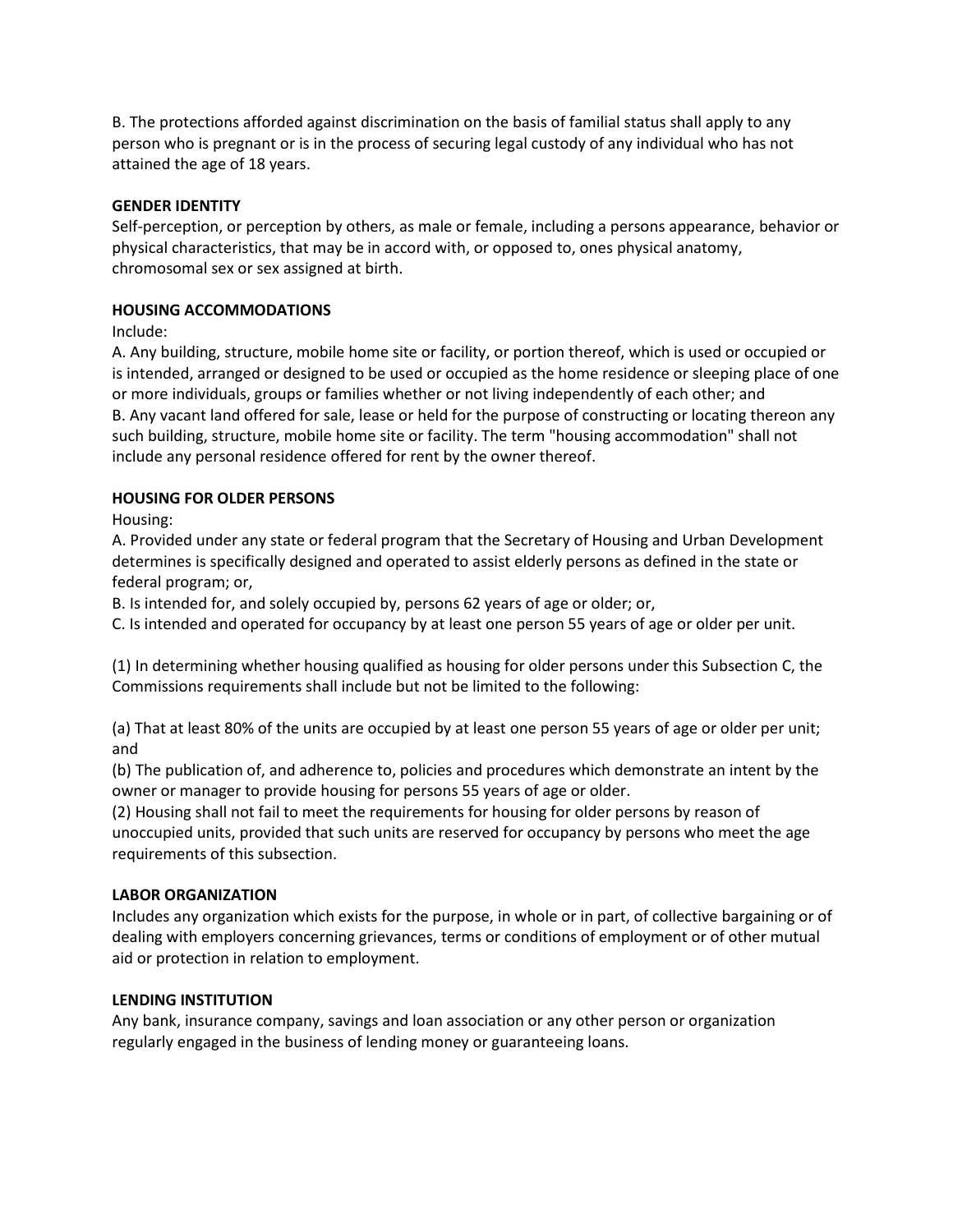#### **OWNER**

Includes lessee, sublessee, assignee, manager, agent or any other person having the right of ownership or possession or the authority to sell, rent or lease any housing accommodation, including the City and its departments, authorities, boards and commissions. PENNSYLVANIA HUMAN RELATIONS ACT Public Law 744, No. 322, as amended.

#### **PERSON**

Includes one or more individuals, partnerships, associations, organizations, corporations, legal representatives, trustees in bankruptcy or receivers. It also includes, but is not limited to, any owner, lessor, assignor, builder, manager, broker, salesman, agent, employee, independent contractor, lending institution and all authorities, boards and commissions thereof.

#### **PERSONAL RESIDENCE**

A building or structure containing living quarters occupied or intended to be occupied by no more than two individuals, two groups or two families living independently of each other and used by the owner thereof as a bona fide residence for himself and any members of his family forming his household.

#### **PROTECTED CLASS**

Any person legally protected from discrimination based upon race, color, religion, national origin, ancestry or place of birth, sex, gender identity, sexual orientation, disability, marital status, family status (in housing only) or age or because of the protected class of an individual with whom the person is known to have an association.

### **PUBLIC ACCOMMODATION RESORT or AMUSEMENT**

Any place which is open to, accepts or solicits the patronage of the general public or offers goods or services to the general public, including loans, or is listed in the Pennsylvania Human Relations Act, Section 5i, but shall not include any personal professional services which are in their nature distinctly private, personal and confidential.

# **REAL ESTATE RELATED TRANSACTION**

Any of the following:

A. The making or purchasing of loans or providing other financial assistance for purchasing, constructing, improving, repairing or maintaining a housing accommodation or commercial property; or B. The purchasing, constructing, improving, repairing or maintaining a housing accommodation or commercial property; or

C. The selling, brokering, using as collateral or appraising or real property.

# **SEX**

Male or female, and includes the gender of a person, as perceived, presumed or assumed by others.

#### **SEXUAL ORIENTATION**

Male or female homosexuality, heterosexuality and bisexuality, by preference, practice or as perceived by others.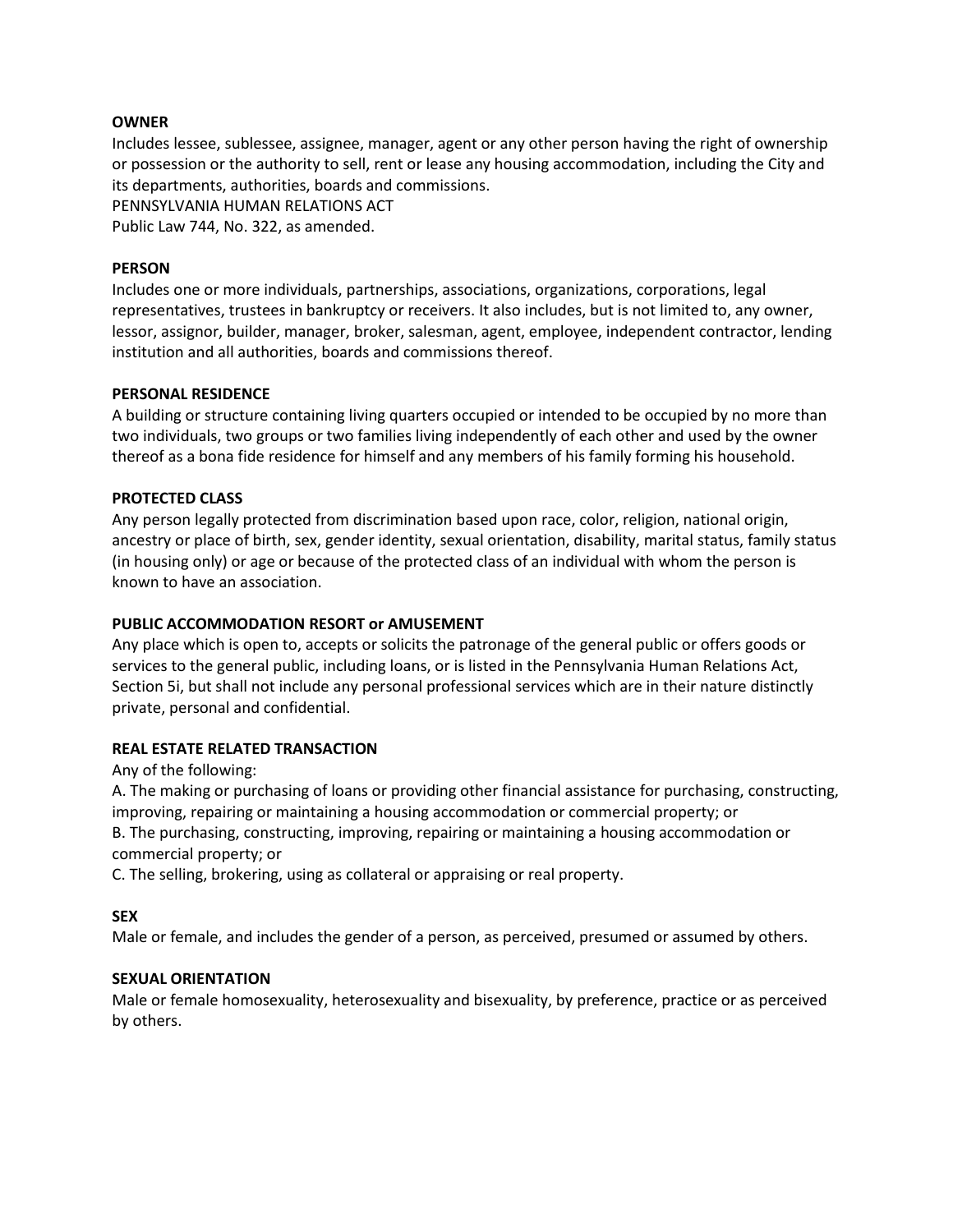### **§ 296-3 Unlawful employment practices**.

A. It shall be an unlawful employment practice because of race, color, religion, national origin, ancestry or place of birth, sex, gender identity, sexual orientation, disability, marital status, age or because of the protected class of an individual with whom the person is known to have an association;

(1) For any employer to refuse to hire or employ or contract with, or to bar or to discharge from employment such individual, or to otherwise discriminate against such individual with respect to compensation, hire, tenure, terms, conditions or privileges of employment or contract, if the individual is the best able and most competent to perform the services required.

(a) The provision of this subsection shall not apply to operation of the terms or conditions of any bona fide retirement or pension plan which have the effect of a minimum service requirement or age limitations placed upon entry into bona fide apprenticeship programs of two years or more approved by the State Apprenticeship and Training Council of the Department of Labor and Industry. (b) Notwithstanding any provision of this section, it shall not be an unlawful employment practice for a religious corporation or association to hire or employ on the basis of sex in those certain instances where sex is a bona fide occupational qualification because of the religious beliefs, practices or observances of the corporation or association.

(2) For any employer, employment agency or labor organization, prior to the employment, to: (a) Elicit any information or make or keep a record of or use any form of application or application blank containing questions or entries concerning the protected class of any applicant for employment or membership. Prior to an offer of employment, an employer may not inquire as to whether an individual has a disability or as to the severity of such disability. An employer may inquire as to the individuals ability to perform the essential functions of the employment.

(b) Print or publish or cause to be printed or published any notice or advertisement relating to employment indicating any preference, limitation, specification or discrimination based upon protected class.

(c) Deny or limit, through a quota system, employment or membership because of protected class. (d) Substantially confine or limit recruitment or hiring of individuals, with intent to circumvent the spirit and purpose of this chapter, to any employment agency, employment service, labor organization, training school or training center or any other employee-referring source which services individuals who are predominantly of the same protected class.

(e) Deny employment because of a prior disability.

(f) To exclude or otherwise deny equal jobs or benefits to a person because of the protected class of an individual with whom the person is known to have a relationship or association.

(g) For any labor organization because of protected class to deny full and equal membership rights to any individual or otherwise to discriminate against such individuals with respect to hire, tenure, terms, conditions or privileges of employment or any other matter, directly or indirectly, related to employment.

(h) For any person, employer, employment agency or labor organization to discriminate in any manner against any individual because such individual has opposed any practice forbidden by this chapter or because such individual has made a charge, testified or assisted, in any manner, in any investigation, proceeding or hearing under this chapter.

(i) To aide, abet, incite, compel or coerce the doing of any chapter declared by this section to be an unlawful discriminatory practice or to obstruct or prevent any person from complying with the provisions of this chapter or any order issued thereunder or to attempt, directly or indirectly, to commit any chapter declared by this section to be an unlawful discriminatory practice.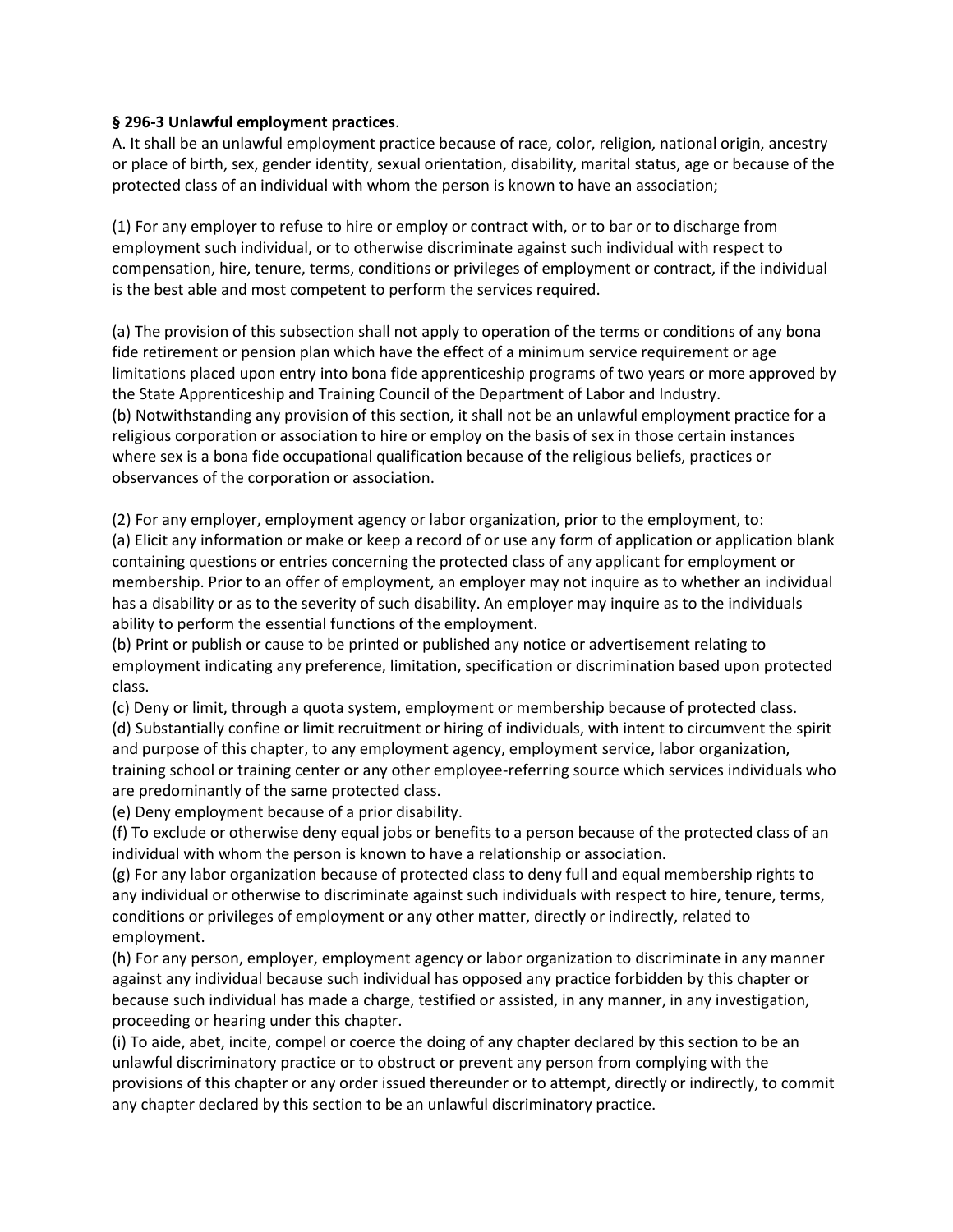(j) For any employment agency to fail or refuse to classify properly, refer for employment or otherwise to discriminate against any individual because of protected class.

B. This section shall not be construed to prohibit the refusal to hire or the dismissal of a person who is not able to function properly in the job applied for or engaged in.

C. Nothing in this section shall bar any institution or organization for persons with disabilities from limiting or giving preference in employment or membership to handicapped or disabled persons.

# **§ 296-4 Unlawful housing practices**.

A. It shall be an unlawful housing practice for any person to discriminate because of race, color, religion, national origin, ancestry or place of birth, sex, gender identity, sexual orientation, disability, marital status, familial status (in housing only), age or because of the protected class of an individual with whom the person is known to have an association:

(1) Refuse to sell, lease, finance or otherwise to deny or withhold any housing accommodation or commercial property because of protected class from any person, prospective owner, occupant or user of such housing accommodation or commercial property.

(2) Evict or attempt to evict an occupant of any housing accommodation before the end of the term of a lease because of pregnancy or the birth of a child.

B. Refuse to lend money, whether or not secured by mortgage or otherwise, for the acquisition, construction, rehabilitation, repair or maintenance of any housing accommodation or commercial property or otherwise withhold financing of any housing accommodation or commercial property from any person because of protected class.

C. Discriminate against any person in the terms or conditions of selling or leasing any housing accommodation or commercial property or in furnishing facilities, services or privileges in connection with the ownership, occupancy or use of any housing accommodation or commercial property because of protected class.

D. Refuse to permit, at the expense of a person with a disability, reasonable modifications of existing premises occupied or to be occupied by such person if such modification may be necessary to afford such person full enjoyment of the premises, except that, in the case of a rental the landlord may, where it is reasonable to do so, grant permission for a modification if the renter agrees to restore the interior of the premises to the condition that existed before the modification, with reasonable wear and tear excepted.

E. Refuse to make reasonable accommodations in rules, policies, practices or services when such accommodations may be necessary to afford such person equal opportunity to use and enjoy a housing accommodation.

F. Discriminate against any person in the terms or conditions of any loan of money, whether or not secured by mortgage or otherwise, for the acquisition, construction, rehabilitation, repair or maintenance of housing accommodation or commercial property because of protected class. G. Print, publish, circulate or cause to be made any statement or advertisement relating to the sale, lease or acquisition of any housing accommodation or commercial property or the loan of money, whether or not secured by mortgage or otherwise, for the acquisition, construction, rehabilitation, repair or maintenance of any housing accommodation or commercial property which indicates any preference, limitation, specification or discrimination based upon protected class.

H. Make any inquiry, elicit any information, make or keep any record or use any form of application containing questions or entries concerning protected class in connection with the sale or lease of any housing accommodation or commercial property or loan of any money, whether or not secured by mortgage or otherwise, for the acquisition, construction, rehabilitation, repair or maintenance of any housing combination or commercial property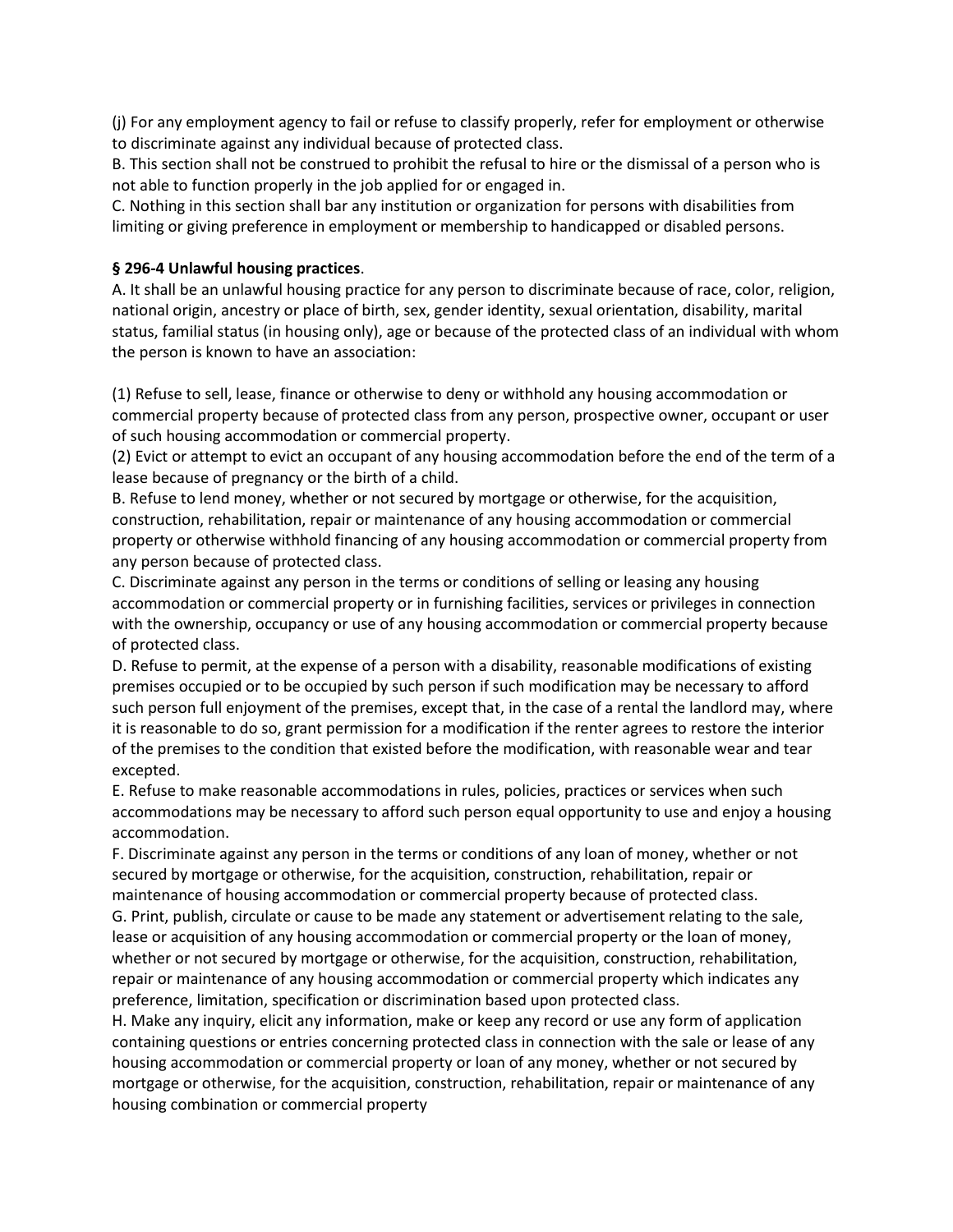#### **§ 296-5 Unlawful real estate practices.**

A. Deny any person access to or membership or participation in any multiple-listing service, real estate brokers organization or other service, organization or facility relating to the business of selling or renting dwellings or commercial property, or to discriminate against them in the terms or condition of such access, membership or participation on account of protected class.

B. For any person or other entity whose business includes engaging in real estate related transactions to discriminate against any person in making available such transaction, or in the terms or conditions of such a transaction, because of protected class.

C. Induce, solicit or attempt to induce or solicit for commercial profit any listing, sale or transaction involving any housing accommodation or commercial property by representing that such housing accommodation or commercial property is within any neighborhood, community or area adjacent to any other area in which they reside, or do not reside, persons of any particular protected class.

D. Discourage, or attempt to discourage, the purchase or lease of any housing accommodation or commercial property by representing that such housing accommodation or commercial property is within any neighborhood, community or area adjacent to any other area in which they reside, or may in the future reside in increased or decreased numbers, persons of any protected class.

E. Misrepresent, steer, create or distort a circumstance, condition or incident for the purpose of fostering the impression or belief, on the part of any owner, occupant or prospective owner or occupant of any housing accommodation or commercial property, is within any neighborhood, community or area adjacent to any other area which would be adversely impacted by the residence, or future increased or decreased residence, of persons of any protected class.

F. In any way misrepresent or otherwise misadvertise within a neighborhood or community, whether or not in writing, that any housing accommodation or commercial property within such neighborhood or community is available for inspection, sale, lease, sublease or other transfer, in any context where such misrepresentation or misadvertising would have the effect of fostering an impression or belief that there has been or will be an increase in real estate activity within such neighborhood or community due to the residence, or anticipated increased or decreased residence, of persons of any protected class. G. For any person to harass, threaten, intimidate, harm, damage or otherwise penalize any person, group or business because he or they exercised or encouraged others to exercise their rights under this chapter, or because he or they have complied with the provisions of this chapter, or enjoyed the benefits of this chapter, or because he or they have made a charge, testified or assisted in any manner in any investigation, proceeding or hearing hereunder.

H. For any person to aid, abet, incite, induce, compel or coerce the doing of an unlawful practice promoted by this chapter or to obstruct or prevent any person from complying with the provisions of this chapter or any order issued hereunder.

I. For any person, who with intent to mislead in any proceeding under this chapter, to destroy or mutilate, falsify, alter or refuse to supply records and documents produced pursuant to subpoena or other lawful order under this section.

J. Nothing in this chapter prohibits a person engaged in the business of furnishing appraisals of property to take into consideration factors other than race, color, religious creed, ancestry, national origin, marital status, sex, gender identity, sexual orientation, age, disability, or familial status.

K. Nothing in this chapter regarding age or familial status shall apply with respect to housing for older persons.

L. Nothing in this chapter shall prohibit a religious organization, association or society, or any nonprofit institution or organization operated, supervised or controlled by or in conjunction with a religious organization, association or society, from limiting the sale, rental or occupancy of dwellings which it owns or operates for other than a commercial purpose to persons of the same religion, or from giving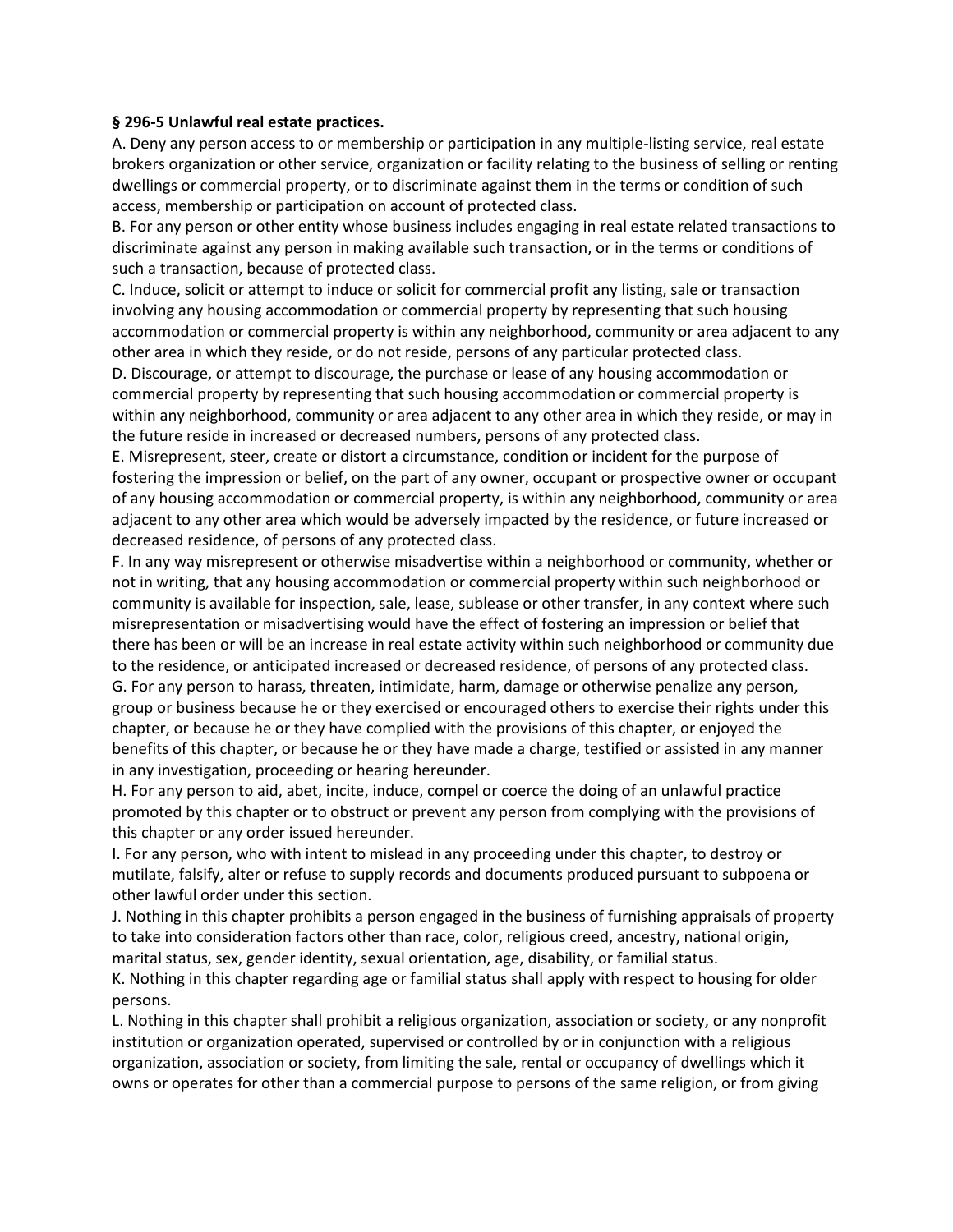preference to such persons, unless membership in such religion is restricted on account of race, color or national origin.

M. Nothing in this chapter shall prohibit a private club not in fact open to the public, which as an incident to its primary purpose or purposes provides lodgings which it owns or operates for other than a commercial purpose, from limiting the rental or occupancy of such lodgings to its members or from giving preference to its members.

N. Nothing in this chapter shall apply with respect to discrimination based on sex in the rental or leasing of housing accommodations in a single-sex dormitory.

# **§ 296-6 Unlawful public accommodations practices**.

It shall be an unlawful public accommodation practice for any person being the owner, lessee, proprietor, manager, superintendent, agent or employee of any place of public accommodation, resort or amusement because of race, color, religion, national origin, ancestry or place of birth, sex, gender identity, sexual orientation, disability, marital status, age or because of the protected class of an individual with whom the person is known to have an association to:

A. Refuse, withhold from or deny to any person because of protected class, either directly or indirectly, any of the accommodations, advantages, facilities, services or privileges of such place of public accommodation, resort or amusement.

B. Publish, circulate, issue, display, post or mail, either directly or indirectly, any written or printed communication notice or advertisement to the effect that any of the accommodations, advantages, facilities and privileges of any such place shall be refused, withheld or denied to any person on account of protected class objectionable or not acceptable, desired or solicited.

C. Obstruct any person from enjoyment of his rights under this chapter relating to public accommodations.

# **§ 296-7 Human Relations Commission.**

A. Establishment.

(1) There is hereby established the Human Relations Commission of the City of Scranton composed of 15 members, who shall by first choice be residents of the City appointed by the Mayor subject to the approval and confirmation of City Council and who shall serve without compensation. In the event the requirements of the position and/or availability of volunteers cannot be found within the City, then the members need not be residents of the City of Scranton but must be either a City of Scranton taxpayer, maintain a business, be employed or go to school in the City of Scranton.

(2) Thirteen members shall be 18 years or older and shall serve overlapping terms of three years each; one of said 13 members shall be appointed from among the members of the Board of School Directors of the School District of the City; said member shall be a member of the Human Relations Commission only so long as he or she continues to be a member of the Board of School Directors. Two members shall be high school students, one from Scranton High School and one from West Scranton High School. The two student members shall serve terms of one year each. Any vacancy in an unexpired term shall be filled in the same manner as original appointments.

B. Powers and duties. The Commission is hereby vested with the authority to administer and enforce this chapter and shall be given sufficient administrative and legal support from City staff persons to carry out the following powers and duties:

(1) To meet and function at any place within the City.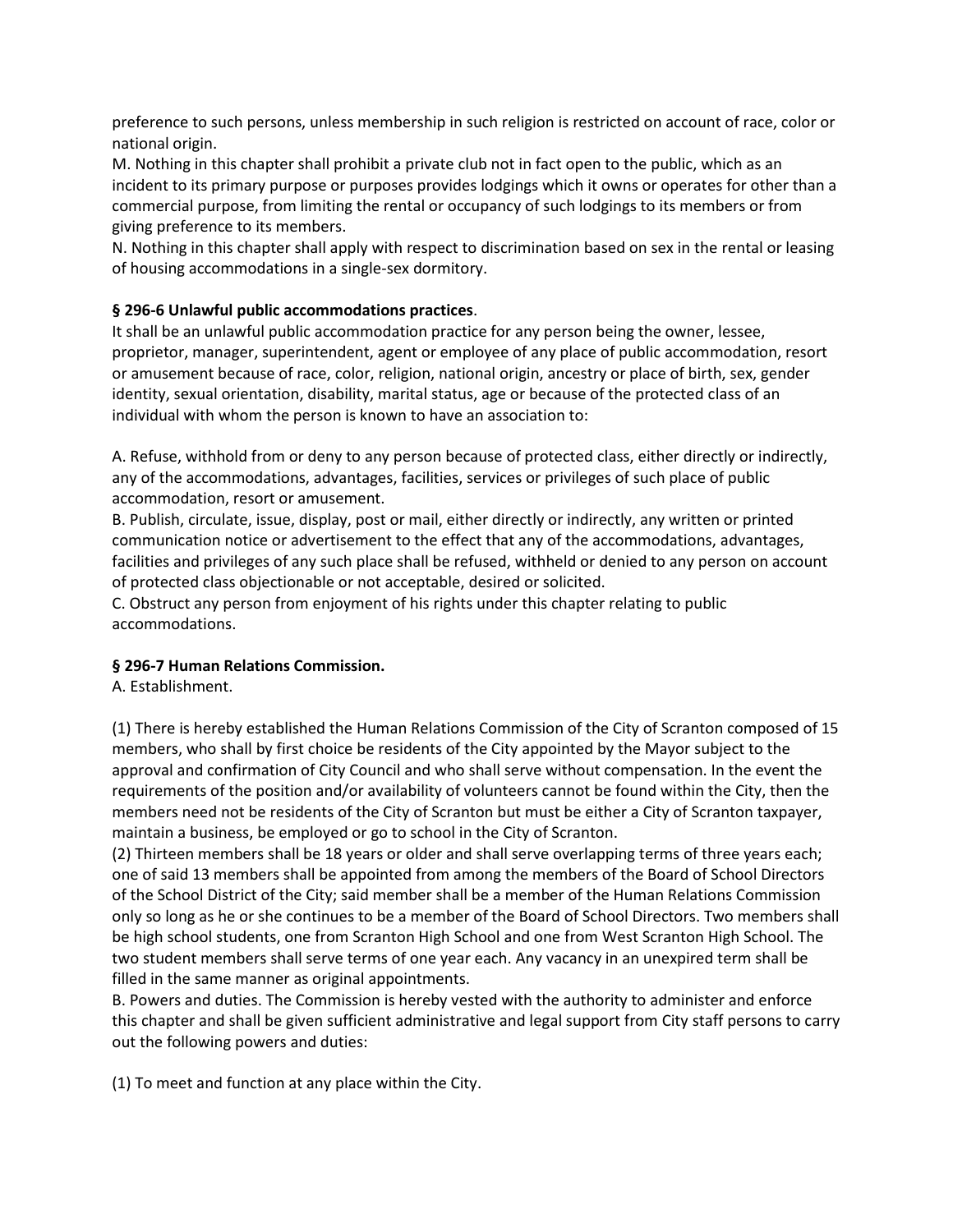(2) To adopt, promulgate, amend and rescind rules and regulations to effect the policies and provisions of this chapter and to make recommendations to agencies of the City of Scranton and the City Council thereof to effect such policies.

(3) To initiate, receive, investigate and pass upon complaints charging unlawful discriminatory practices in violation of §§ 296-3 through 296-6 taking place within the City limits of Scranton.

(4) To study the problems of discrimination and foster, through community effort or otherwise, good will among the groups and elements of the population of the City.

(5) To issue such publications and such results of investigations and research as, in its judgment, will tend to promote good will and minimize or eliminate discrimination.

(6) From time to time, but not less than once a year, to report to the Mayor or his designee and the City Council of the City of Scranton describing in detail the investigations, proceedings, hearings and studies it has conducted and their outcome, the decisions it has rendered and the other work performed by it, and make recommendations for such further legislation concerning abuses and discrimination.

C. The Office of Economic and Community Development shall provide administrative support services to the Commission.

# **§ 296-8 Procedure.**

A. Filing a complaint.

(1) Any individual claiming to be aggrieved by an unlawful discriminatory practice may make, sign and file with the Commission a verified complaint in writing which shall state the name and address of the person or persons alleged to have committed the unlawful practice and the particulars thereof. The complaint shall also contain such other information as may be required by the Commission. The Commission, upon its own initiative, may in like manner sign and file a complaint. The Commission or the complainant shall have the power reasonably and fairly to amend his/her answer.

(2) Upon receipt of a complaint from a City employee or any citizen against the City of Scranton, the Commission may, independent of the City and City staff, retain outside legal counsel to handle such complaint in its entirety on behalf of the Commission. Upon disposition of the complaint, the City, after consultation between the Mayor or designee and legal counsel, shall pay a reasonable fee to such legal counsel. Neither City staff members nor City legal counsel may represent the complainant in any such case.

B. Time period for filing complaint. Any complaint filed pursuant to this section must be so filed within 180 days after the alleged act of discrimination, unless otherwise required by the Fair Housing Act. C. Withdrawing complaint. Any complaint may be withdrawn at any time by the party filing the complaint.

D. Preliminary investigation.

(1) After the filing of any complaint, when there is a reason to believe an unlawful discriminatory practice has been committed, the Commission shall make a prompt investigation. In the conduct of such investigation, the Commission may issue subpoenas to any person charged with an unlawful practice to furnish information, records or other documents. The Commission may seek enforcement of its subpoena by petition to the Court of Common Pleas of Lackawanna County.

(2) The Commission shall send a copy of the complaint to the named respondent within 30 days from the date of docketing the complaint, unless otherwise required by the Fair Housing Act.

(3) A respondent shall file a written, verified answer to the complaint within 30 days of service of the complaint, unless otherwise required by the Fair Housing Act. The Commission, upon request of the respondent, may grant an extension of not more than 30 additional days, unless otherwise required by the Fair Housing Act.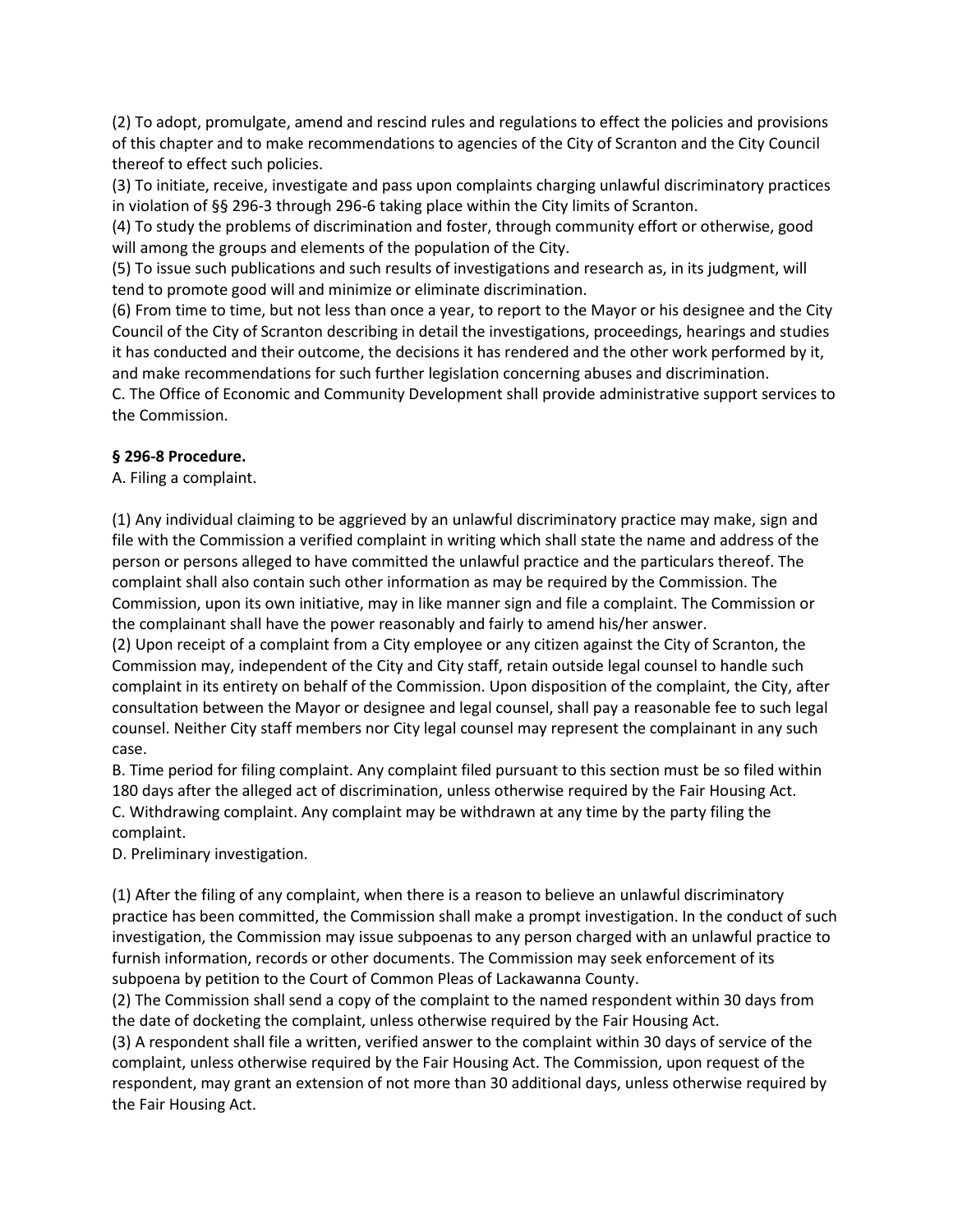(4) After service of the complaint, the Commission shall encourage voluntary and informed predetermination settlements between parties.

E. Allegation and notice. If it shall be determined after such investigation that there is no basis for the allegations of the complaint, the Commission shall, within 10 days from such determination, cause to be issued and served upon the complainant written notice of such determination. The notices shall also state that the complaint will be dismissed unless within 10 days after such service the complainant or his attorney file, with the Commission, a request for a review. The Commission shall, upon request for such a review, provide the complainant and his attorney, if any, an opportunity to appear before the Commission, a member thereof or a staff representative of the Commission, at the election of the Commission, to present such additional information as may be available to support the allegations of the complaint.

F. Conciliation. If the Commission, after investigation, determines that probable cause exists for the allegations of the complaint, the Commission shall immediately endeavor to eliminate the unlawful practice complained of by persuasion, conference and conciliation. The Commission and staff shall not disclose identities of the parties except as required by the Fair Housing Act. G. Establishment of hearing.

(1) If the Commission, in its discretion, finds it is not possible to eliminate such unlawful practices by persuasion, the Commission shall cause to be issued and served a written notice, together with a copy of such complaint as the same may have been amended requiring the party named in such complaint, hereinafter referred to as respondent, to answer the charges of such complaint at a hearing before the Commission at a time and place to be specified in such notice. The Commission may appoint a hearing examiner or designate one or more of its members to preside at such a meeting or it may, at its election, conduct such hearing en banc.

(2) When notice of hearing is given as set forth in Subsection G(1) and an election procedure is required by the Fair Housing Act, either party may elect, as an alternative to public hearing before the Commission, to have the claims asserted in the complaint decided in a civil action brought under the original jurisdiction of Lackawanna County Court of Common Pleas. The written notice of the Commission shall be sent to all parties and will inform them of their right to take civil action. An election must be made within 20 days after receipt of the notice of hearing. A party making this election shall notify the Commission and all other parties. If an election for civil action is made by either party, the Commission shall, within 30 days from the date of election, commence and maintain a civil action on behalf of the complainant in any action brought under this subsection.

H. Hearing. The case in support of the complaint shall be presented to the Commission or before a hearing examiner designated by the Commission for the purpose of hearing said complaint by its attorney or agents, by the complainant's attorney or by a designated agent of the complainant. The respondent may appear at such hearing in person or otherwise, with or without counsel, and submit testimony. The complainant may likewise appear at such hearing in person or otherwise, with or without counsel, and submit testimony. The Commission or the complainant shall have the power reasonably and fairly to amend any complaint, and the respondent shall have like power to amend his answer. The Commission shall not be bound by the strict rules of evidence prevailing in courts of law or equity. The testimony taken at the hearing shall be under oath and be transcribed. I. Findings.

(1) If, upon all the evidence at the hearing, the Commission shall find that a respondent has engaged in any unlawful discriminatory practice as defined in this chapter, the Commission shall state its findings of fact and shall issue and cause to be served on such respondent an order requiring such respondent to cease and desist from such unlawful discriminatory practice and to take such affirmative action,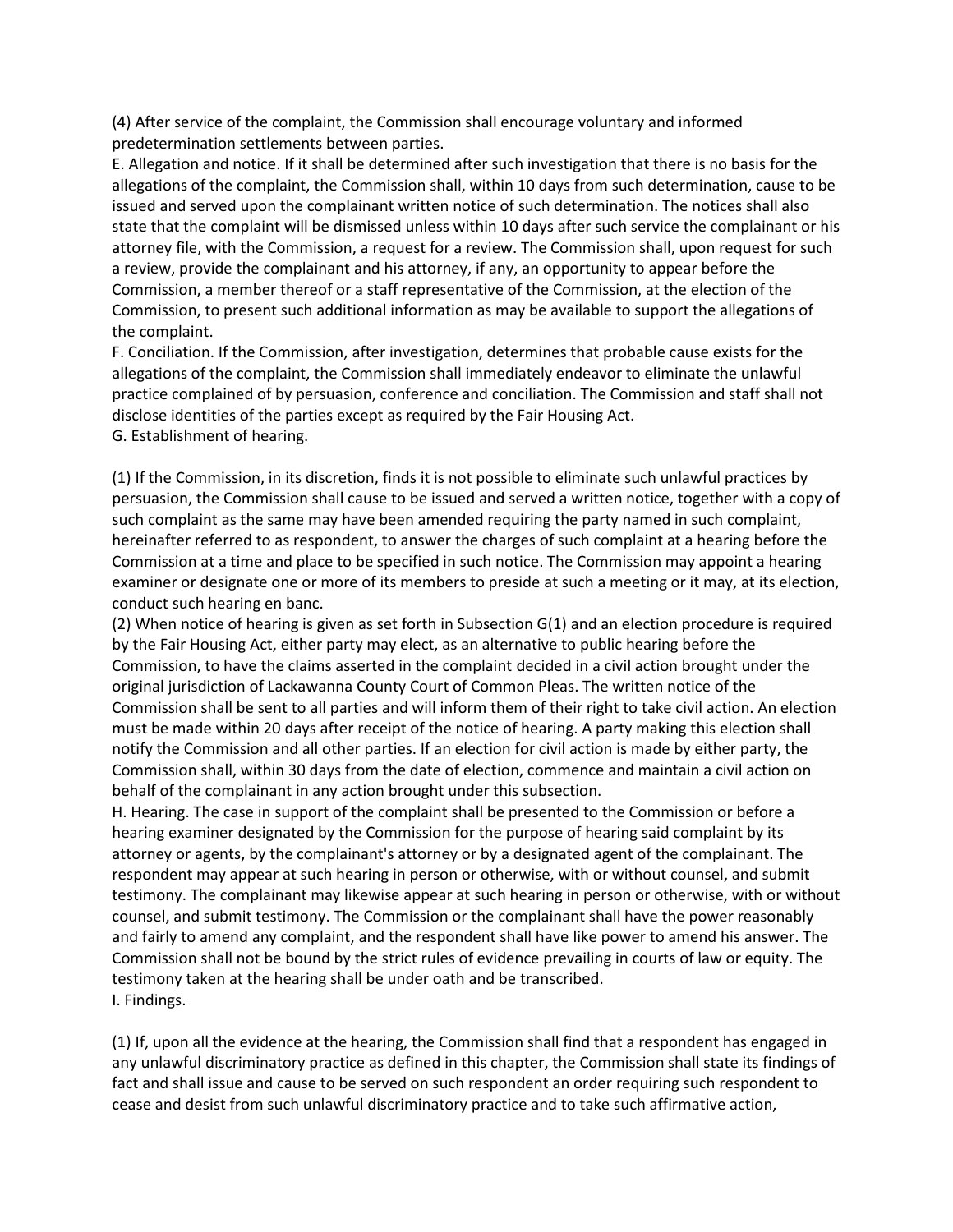including, but not limited to, reimbursement of certifiable travel expenses in matters involving the complaint, compensation for loss of work in matters involving the complaint, hiring, reinstatement or upgrading of employees, with or without back pay, admission or restoration to membership in any respondent labor organization, the making of reasonable accommodations, or selling or leasing specified housing accommodations or commercial property upon such equal terms and conditions and with such equal facilities, services and privileges or lending money, whether or not secured by mortgage or otherwise, for the acquisition, construction, rehabilitation, repair or maintenance of housing accommodations or commercial property, upon such equal terms and conditions to any person discriminated against or all persons, any other verifiable, reasonable out-of-pocket expenses caused by unlawful discriminatory practice, or other compensation as provided under the Pennsylvania Human Relations Act.

(2) In those cases alleging a violation of § 296-4 or 296-5 and violations of the Fair Housing Act, the Commission may award actual damages, including damages caused by humiliation and embarrassment as, in the judgment of the Commission, will effectuate the purposes of this chapter, and including a requirement for report of the manner of compliance.

(a) Such order may also assess a civil penalty against the respondent in a complaint of discrimination filed under § 296-4 or 296-5 and violations of the Fair Housing Act or this chapter:

[1] In an amount not exceeding \$10,000 if the respondent has not been adjudged to have committed any prior discriminatory practice;

[2] In an amount not exceeding \$25,000 if the respondent has been adjudged to have committed one other discriminatory practice during the five-year period ending on the date of this order; or [3] In an amount not exceeding \$50,000 if the respondent has been adjudged to have committed more than one other discriminatory practice during the seven-year period ending on the date of this order. J. Commonwealth license. When the respondent is a licensee of the Commonwealth of Pennsylvania, the Commission shall inform the appropriate state licensing authority of the order with the request that the licensing authority take such action as it deems appropriate against such licensee.

K. Complaint dismissal. If, upon all the evidence, the Commission shall find that a respondent has not engaged in any such unlawful discriminatory practice, the Commission shall state its findings of fact and shall issue and cause to be served on the complainant an order dismissing the said complaint as to such respondent.

L. Rules and records of hearing. The Commission shall establish rules of practice to govern, expedite and effectuate the foregoing procedure and its own actions thereunder. Three or more members of the Commission or a hearing examiner designated by the Commission shall constitute the Commission for any hearing required to be held by the Commission under this chapter. The recommended findings, conclusions and order made by said members or hearing examiner shall be reviewed and approved or reversed by the Commission before such order may be served upon the parties to the complaint. The recommended findings, conclusions and order made by said members or hearing examiner shall become a part of the permanent record of the proceeding and shall accompany any order served upon the parties to the complaint.

# **§ 296-9 Severability.**

If any clause, sentence, paragraph or part of this chapter, or the application thereof, to any person or circumstance shall, for any reason, be adjudged by a court of competent jurisdiction to be invalid, such judgment shall not affect, impair or invalidate the remainder of this chapter nor the application of such clause, sentence, paragraph or part to other persons or circumstances, but shall be confined in its operation to the clause, sentence, paragraph or part thereof and to the persons or circumstances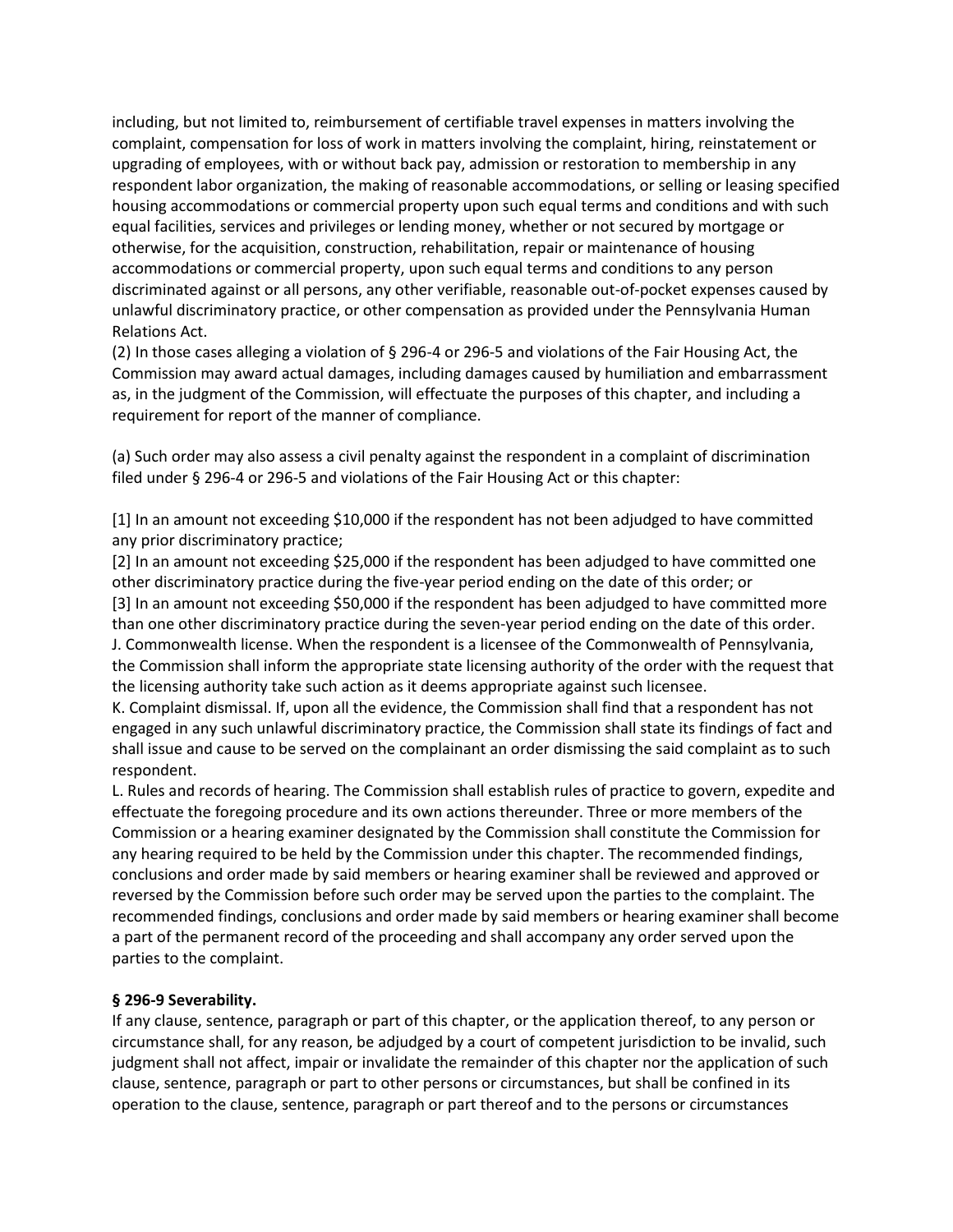directly involved in the controversy in which such judgment shall have been rendered. It is hereby declared to be the legislative intent that this chapter would have been adopted had such provisions not been included or such persons or circumstances been expressly excluded from their coverage.

# **§ 296-10 Enforcement, judicial review and penalty**.

A. Injunction. If the Commission concludes, at any time following the filing of a complaint under this chapter, that prompt judicial action is necessary to prevent immediate and irreparable harm, the Commission may commence an action in Court of Common Pleas, and that court may grant an appropriate preliminary or special injunction pending final disposition of the complaint. Any such order or relief shall be granted in accordance with Pennsylvania Rules of Civil Procedure Section 1531. B. Enforcement.

(1) The complainant or the Commission may secure enforcement of the order of the Commission or other appropriate relief. When the Commission has heard and decided any complaint brought before it, enforcement of its order shall be initiated by the filing of a petition in court, together with a transcript of the record of the hearing before the Commission, and issuance and service of a copy of said petition as in proceedings in equity.

(2) The Commission's copy of the testimony shall be available at all reasonable times to all parties for examination without cost and for the purpose of enforcement or judicial review of the order. (3) Any failure to obey an order of the court may be punishable by such court as contempt thereof.

C. Enforcement by private person.

(1) In cases involving a claim of discrimination, if a complainant invokes the procedures set forth in this chapter, that individual's right of action in the courts of the Commonwealth shall not be foreclosed. If within one year after the filing of a complaint with the Commission, the Commission dismisses the complaint or for whatever reason closes the complainant's case or has not entered into a conciliation agreement to which the complainant is a party, the Commission must so notify the complainant. On receipt of such a notice the complainant shall be able to bring an action in the Court of Common Pleas of the Commonwealth based on the right to freedom from discrimination granted by this chapter. (2) An action under this subsection shall be filed within two years after the date of notice from the Commission closing the complaint. Any complaint so filed shall be served on the Commission at the time the complaint is filed in court. The Commission shall notify the complainant of this requirement.

(3) If the court finds that the respondent has engaged in or is engaging in an unlawful discriminatory practice charged in the complaint, the court shall enjoin the respondent from engaging in such unlawful discriminatory practice and order affirmative action which may include, but is not limited to, reinstatement or hiring of employees, granting of back pay or any other legal or equitable relief as the court deems appropriate. Back pay liability shall not accrue from a date more than three years prior to the filing of a complaint charging violations of this chapter.

(4) The court shall serve upon the Commission any final order issued in any action brought under this subsection.

(5) Attorney's fees and costs.

(a) If, after a trial held pursuant to this Subsection C, the Court of Common Pleas finds that a defendant engaged in or is engaging in any unlawful discriminatory practice as defined in this chapter, the court may award attorney's fees and costs as provided under the Pennsylvania Human Relations Act to the prevailing plaintiff.

(b) If, after a trial held pursuant to this Subsection C, the Court of Common Pleas finds that a defendant has not engaged in or is not engaging in any unlawful discriminatory practice as defined in this chapter, the court may award attorney's fees and costs to the prevailing defendant if the defendant proves that the complaint was brought in bad faith.

D. Penalties.